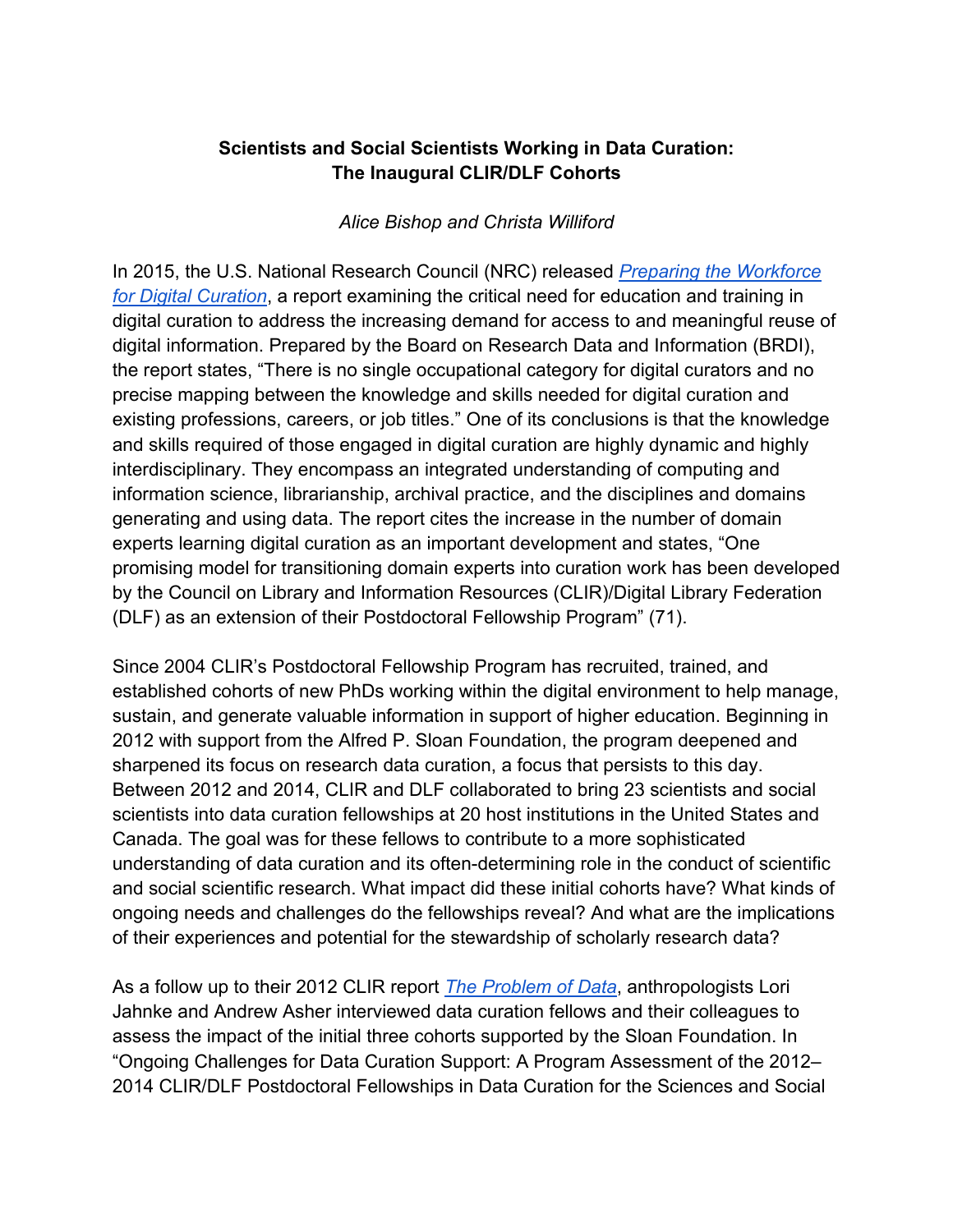Sciences," they conclude that, "considerable work is still needed to develop a system of data curation that supports the preservation and access of research data while allowing researchers to fulfill their ethical and professional obligations, and an improved understanding of research processes and their variance among disciplines is critical to this work." Clarifying tools, standards, and workflows for research data curation practice is only part of this work: Jahnke and Asher point out that shifts in academic cultures are also necessary to recognize and reward the contributions of curators who create useful and reusable datasets that are instrumental to the advancement of science. Through creating the CLIR/DLF fellowships in data curation, CLIR aspired to trigger new ways of thinking about divisions of labor and expertise across the academic professions while bringing focused attention to the development of data curation resources and services that would be responsive to the needs of current researchers.

# **Fellows' Disciplines**

With the addition of the data curation fellowships in 2012, the proportion of scientists and social scientists in CLIR's Postdoctoral Fellowship Program increased significantly. When the program was founded, fellows came exclusively from training programs in the humanities or, occasionally, from information science. The first social scientists from other fields joined the program in 2009; in 2010, the program welcomed the first fellows trained in natural sciences.

To recruit fellows for the new data curation fellowships, current and former postdoctoral fellows helped solicit candidates through their own networks and communities, while CLIR staff reached out to programs and departments known for data-intensive research to inquire about suitable PhD candidates in the sciences and social sciences. Staff worked closely with host institutions throughout the recruitment and hiring processes.

The candidates hired for the 2012-2014 CLIR/DLF Postdoctoral Fellowships in Data Curation for the Sciences and Social Sciences came from the following 16 disciplines:

| Anthropology                                    | 2 |
|-------------------------------------------------|---|
| Archaeology                                     | 2 |
| <b>Biology/Biological Sciences</b>              | 2 |
| <b>Biomedical Informatics</b>                   | 1 |
| Chemistry                                       | 1 |
| <b>Comparative Literature</b>                   | 1 |
| Economics                                       | 1 |
| <b>Educational Research and Policy Analysis</b> | 1 |
| <b>Environmental Studies</b>                    |   |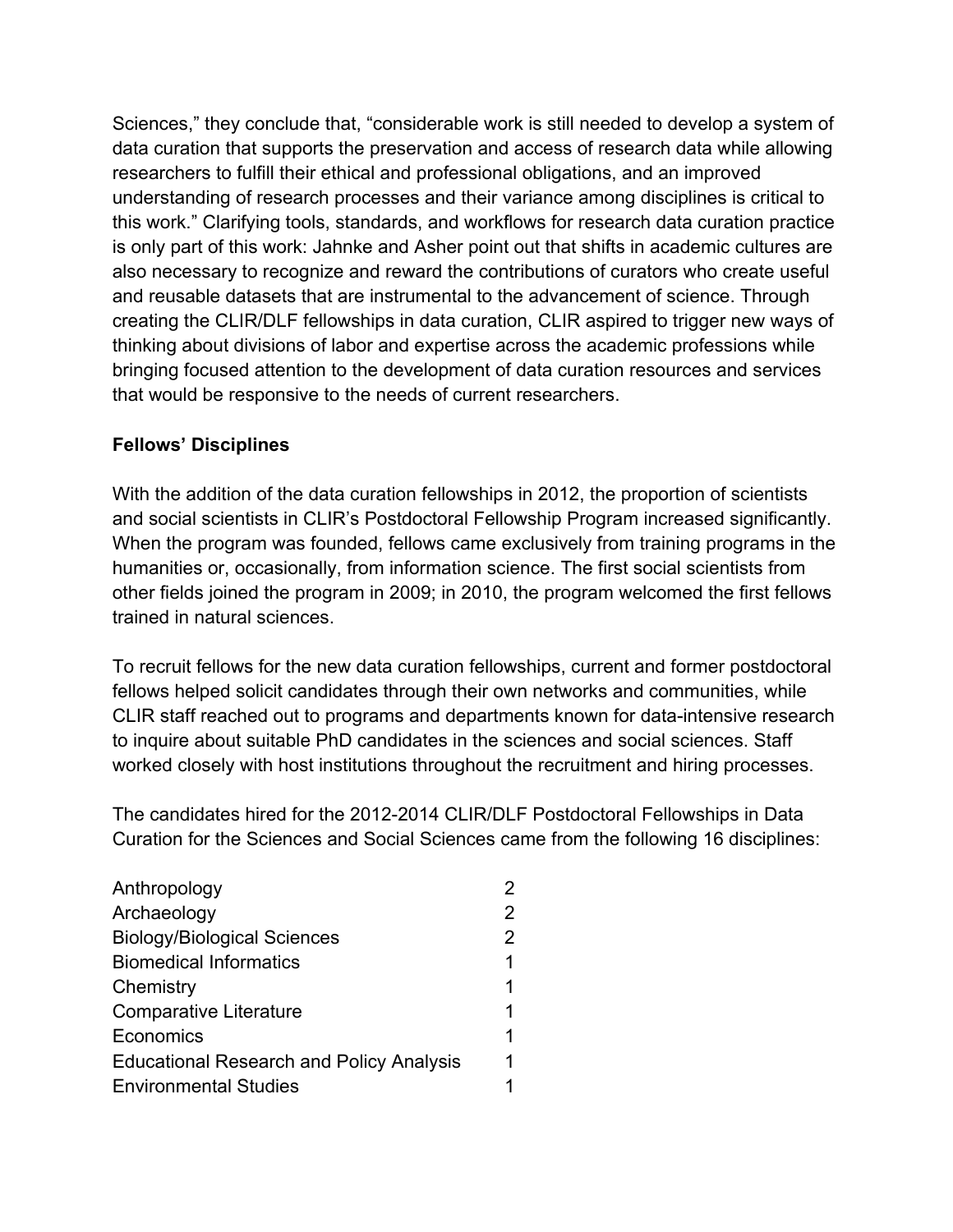| <b>Geological Sciences</b>      |   |
|---------------------------------|---|
| <b>History of Consciousness</b> |   |
| <b>Information Science</b>      |   |
| Neuroscience                    | 1 |
| <b>Political Science</b>        | 1 |
| Psychology                      | 1 |
| Sociology                       |   |

The high number of candidates in information science suggests a greater awareness of the need for new interdisciplinary work in data curation among iSchool PhDs than among those in the sciences and social sciences. In many disciplines with a strong tradition of postdoctoral research and training, such as in laboratory-based sciences, pursuing a library-based fellowship following the degree was, and still is, unusual. As a result, CLIR continues to invest time and energy in recruiting more disciplinary perspectives into the fellowships, since it is the fellows' academic grounding that helps the program facilitate meaningful, productive connections between scholarly and professional communities of practice.

The attraction of the program for talented but diversely trained young scholars has remained strong since the CLIR/DLF data curation fellowships were created. Of the 15 institutions that hosted fellows through CLIR's program for the first time during the first three years of Sloan Foundation support, 8 have since chosen to host a second fellow, and 4 of these have hosted a third. These numbers suggest that the variety of perspectives the program incorporates is an asset for the ongoing development of research data collections and services.

The value of disciplinary experience for success in a professional role in research data curation can be unpredictable. While hosts identify the specific qualifications they seek in their position descriptions, CLIR and DLF have found that when reviewing the applicant pool, hosts sometimes hire fellows with disciplinary backgrounds that are different from those originally anticipated. That was the case in 2014 when one host institution chose a fellow with a comparative literature degree. The university had to obtain an exemption from its human resources administrative office before hiring the fellow since the original fellowship description had called for a PhD in the social sciences. Regardless of their degrees, many candidates in CLIR's applicant pool stand out not just for their strong disciplinary and methodological skill sets but also for their contextual understanding and desire to make data useful and reusable across disciplines and institutional boundaries.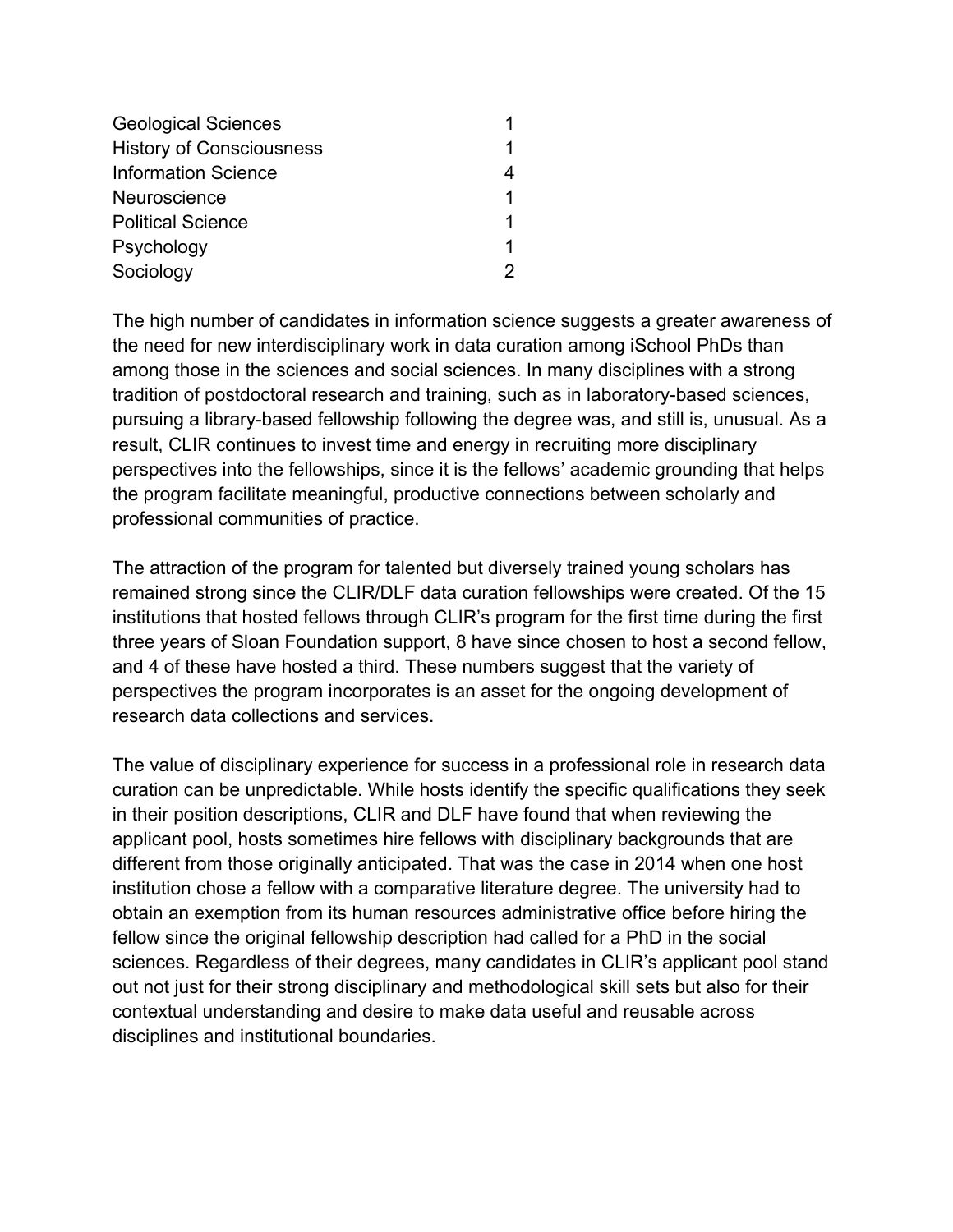#### **Fellows' Career Outcomes**

Regardless of how fellows come to the program, they generally report that they gained valuable experience that helped them build careers in both academic libraries and on the tenure track. Of the 23 data curation fellows brought into CLIR/DLF fellowships through the Sloan Foundation's support between 2012 and 2014, more than half now hold permanent positions in academic libraries, either at their original host institutions or elsewhere. The majority of the remaining former fellows from these first three cohorts now hold positions in the field of data management and are engaged in closely related work in research and research support, software creation, assessment, or user experience design.

# **2012-2014 Sloan-Supported Fellows' Career Outcomes (as of April 2019)**

| Library                       | 56% (13/23) |
|-------------------------------|-------------|
| Tenure track faculty          | 4% (1/23)   |
| Other non-academic jobs       | 13% (4/23)  |
| Other academic jobs           | 13% (3/23)  |
| Other postdoctoral fellowship | 4% (1/23)   |
| Unknown                       | 4% (1/23)   |

The number of these 23 fellows who were hired by their host institutions immediately following the fellowship into permanent roles (39%) is healthy and the regular submission of new job descriptions to CLIR with requests to post specifically to the postdoctoral fellowship community indicates that these fellows share skills and perspectives that are in high demand. However, given the relatively small sample and the uniqueness of the circumstances affecting each fellow's and each host's choices, it is difficult to draw conclusions about which factors are most closely associated with the conversion of data curation fellowships into longer term careers in data curation. CLIR's Postdoctoral Fellowship Program remains a small part of a much larger narrative involving many other organizations, funders, institutions, and individuals. It is a persistent challenge to distinguish between individual fellows' influence on changes in research and research support practices, and the influence of other, larger networks of professionals to which fellows have become connected.

# **The Larger Data Job Context**

As a way to contextualize the earliest CLIR/DLF data curation fellows in the sciences and social sciences within the broader academic library job market, CLIR approached research consultant and current CLIR Program Officer Jodi Reeves Eyre—who was